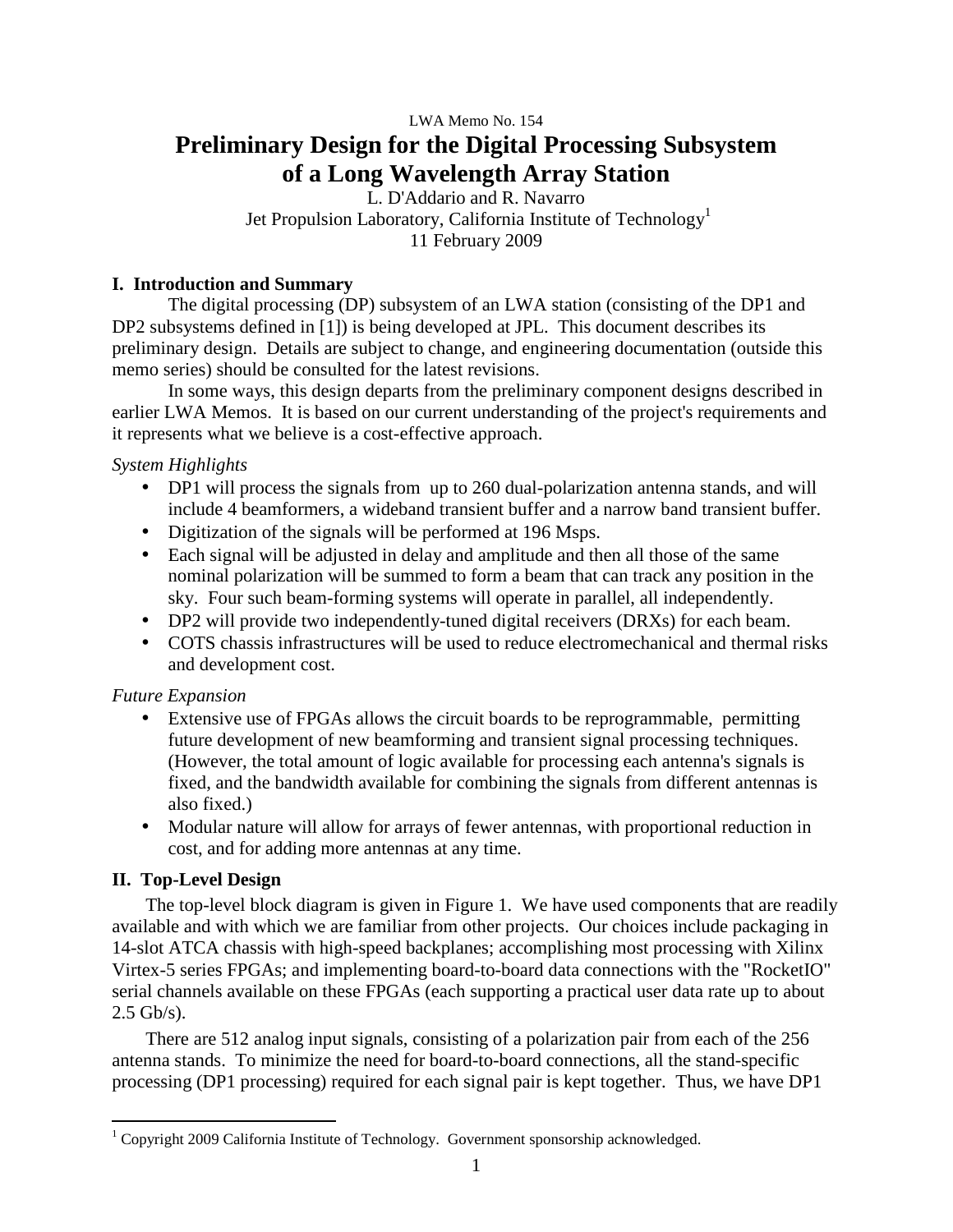

**Figure 1: DP1-DP2 Subsystem Block Diagram** 

boards, each associated with a digitizer (DIG) board, containing all four beamformers (BFUs) and both transient buffers (TBN and TBW) for several stands, rather than separate boards for each function. We estimate that such processing for 10 stands can be accommodated on one 12.75in high by 11in deep ATCA board, requiring 26 boards to support 256 stands.

Each DIG board is constructed as a "rear transition module." It plugs into a connector at the back of the corresponding DP1 board, fitting within the ATCA chassis, and provides connectors for the input signals from the Analog Receiver (ARX) subsystem at the rear panel of the chassis. Thirteen of the DIG/DP1 board pairs are installed in each of two 13U high ATCA chassis, occupying a total of 45.5in vertically in a 19in wide rack.

As shown in Figure 1, the partial sums for combining the processed stand signals into beams are daisy chained through the DP1 boards with each board adding the signals from 10 stands. The end of the chain connects to a DP2 board (see Section IV) which is in the remaining slot of each 14-slot ATCA chassis. In order to make efficient use of the symmetrical bi-directional RocketIO ports of the FPGAs, the chains for two beams proceed in one direction (from DP1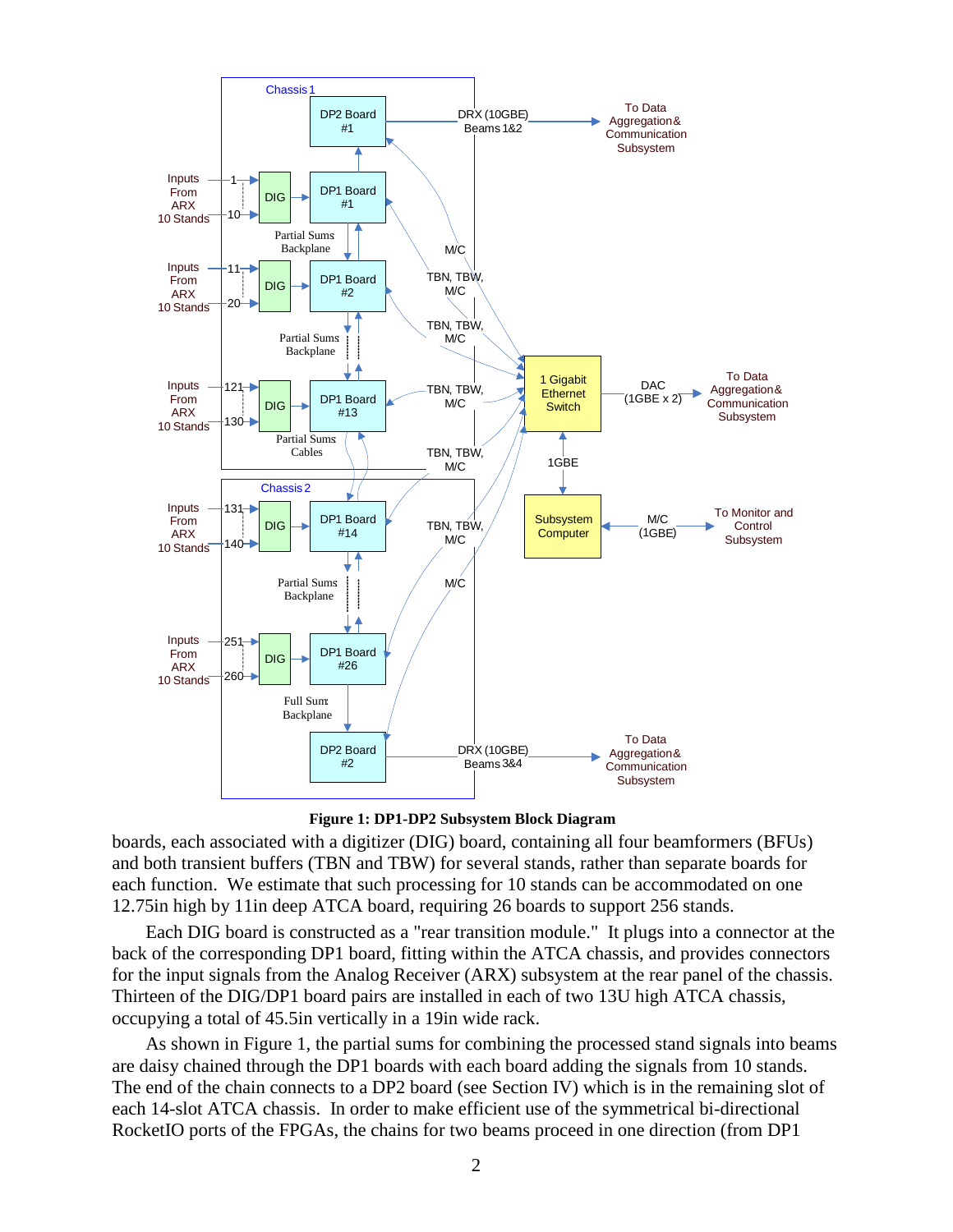board #1 through #26, ending in DP2 board #2) and those for the other two beams proceed in the opposite direction (DP1 #26 through #1 to DP2 #1). Each DP1 board can receive and send its partial sums for the daisy chain either through the ATCA backplane or through front panel connectors which accept Infiniband cables. The boards within a chassis are interconnected via the backplane. The 13th DP1 board in the first chassis connects to the first board in the second chassis (DP1 number 14) by a cable. The number of stands being combined can easily be increased or decreased in increments of 10 by adding or subtracting DP1 boards. (For more than 26 boards or 260 stands, the additional boards must be in one or more additional chassis inserted in the chain between Chassis 1 and Chassis 2.)

In this architecture the amount of logic available for processing each stand's signals and the bandwidth of the interconnections is fixed, and this limits the number of beams. The current design supports four dual-polarization beams. An architecture in which each beam is processed in a separate set of boards (as in [1] and [4]) allows adding or deleting beams without changing the board designs, but this is achieved at a high cost in interconnections. For example, for four beams the latter architecture requires a total of 3104 board-to-board connections of 98 MHz bandwidth (each implemented as 4 LVDS lanes), whereas the architecture here requires 208 (each implemented as 2 RocketIO channels).<sup>2</sup>

The summed signals for each beam are processed by Digital Receivers (DRXs, see Sec. IV) in the DP2 boards. Each DP2 board sends the beamformer outputs directly to the Data Aggregation and Communication (DAC) subsystem via a 10 Gbps Ethernet link.

Meanwhile, the TBN or TBW outputs from all channels of a board are transmitted to an Ethernet switch (an off-the-shelf device), where they are made available to the DAC subsystem. For each board, 100 Mbps links are sufficient to support continuous TBN readout at a bandwidth of 100 kHz and 24 b/sample (complex), or to support TBW readout at a 1:1000 duty cycle and 12b/sample (real), allowing 50% Ethernet overhead. However, the aggregate TBN/TBW data from all boards requires two or more 1GB Ethernet links for transmission to the DAC subsystem. We assume that TBW readout and TBN streaming are not needed simultaneously. The same network is used for communication between the subsystem computer and all DP1 and DP2 boards, providing internal control and monitoring within the DP subsystem.

The subsystem computer is a general purpose server embedded in the DP1/DP2 subsystem. It is expected to be a 1U high rack-mounted unit in the same rack as the main processing chassis. It provides the interface to the station-level Monitor and Control (MC) subsystem, and it handles initialization and setup of the processing boards. It has access to the TBW and TBN data (although not at full bandwidth), so it can provide limited local processing of those data for diagnostic purposes. The full bandwidth of the TBW and TBN goes to the DAC subsystem, as do the filtered beamformer outputs from the DP2 boards.

 $\overline{a}$ 

<sup>&</sup>lt;sup>2</sup> We have 26 DP1 boards through which the partial sums must be routed, and 8 signals (4 beams, 2 polarizations) from each board to the next, thus 26\*8=208 connections. As shown in Fig. 6 of [4], the alternative architecture (for 4 beams) requires the same 8 partial sum connections among fewer (4) sets of beamforming boards, but it also requires 512 connections (256 stands, 2 polarizations) for the DP1 daisy chain from each functional group of boards to the next (DIG to  $4xBFUs$  to TBW to TBN), for a total of  $4*8 + 512*6 = 3104$  connections. Generalizing, for *B* beams the totals are  $52B$  and  $512(B+2) + 8B$ , respectively. (Fig 6 of [4] shows 3 beams and omits the TBW and TBN modules.) These are counts of logical signal connections, irrespective of their representation (sample rate, bits per sample, and signaling rate per physical connection), which also affects the implementation cost.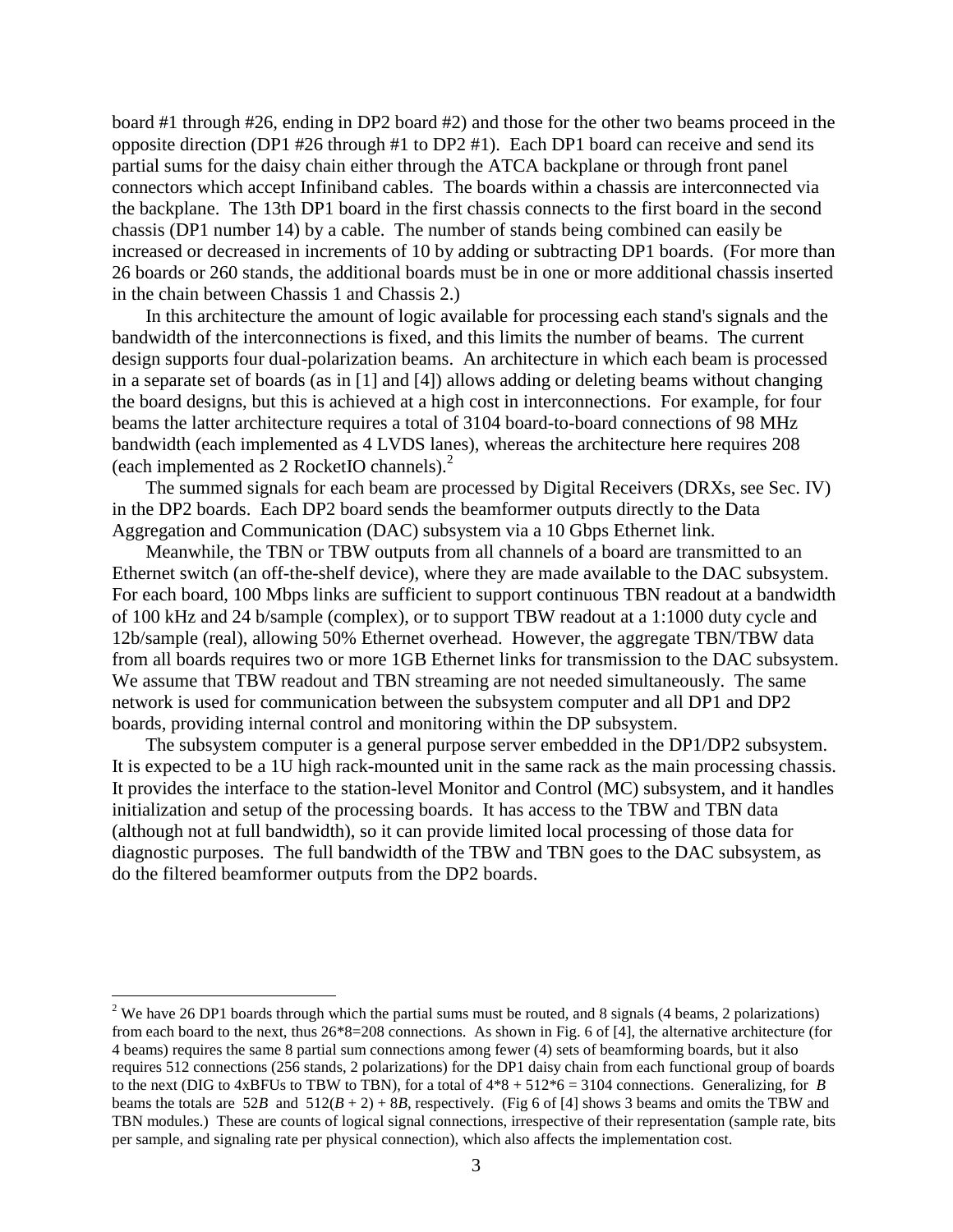

**Figure 2: DP1 Board** 

## **III. Signal Processing For Each Antenna Stand (DP1)**

The DP1 board's block diagram is given in Figure 2, and the processing for each stand is illustrated in Figures 3 and 4. In Figure 2, 8 partial sums (four dual-polarization beams) from the predecessor boards are received on 16 RocketIO lines. After deserializing, deformatting, and synchronizing, the partial sums pass through one processing block for each of the 10 stands handled by this board, and then are formatted and serialized for transmission to the successor boards. Of the four beam partial sums entering this board, two come from the board in the preceding slot in the chassis, and two come from the board in the next slot; similarly, two outputs go to the next slot and two to the preceding slot (see Fig. 1). The logic includes automatic correction for variations in the latency of these links. The board also includes a microprocessor to supervise the operation of the FPGAs, to implement the Ethernet link for the TBW and TBN outputs, and to provide a monitor/control interface to the subsystem computer.

The digitizer sampling clock runs at 196 MHz, and samples are processed at this rate throughout DP1. The digitizer resolution is 12 bits, but the partial sums are carried through the summing chain as 20 bit words so as to avoid truncation or overflow. This results in an aggregate rate of 31.36 Gbps for the 4 dual-polarization beams, and this is comfortably carried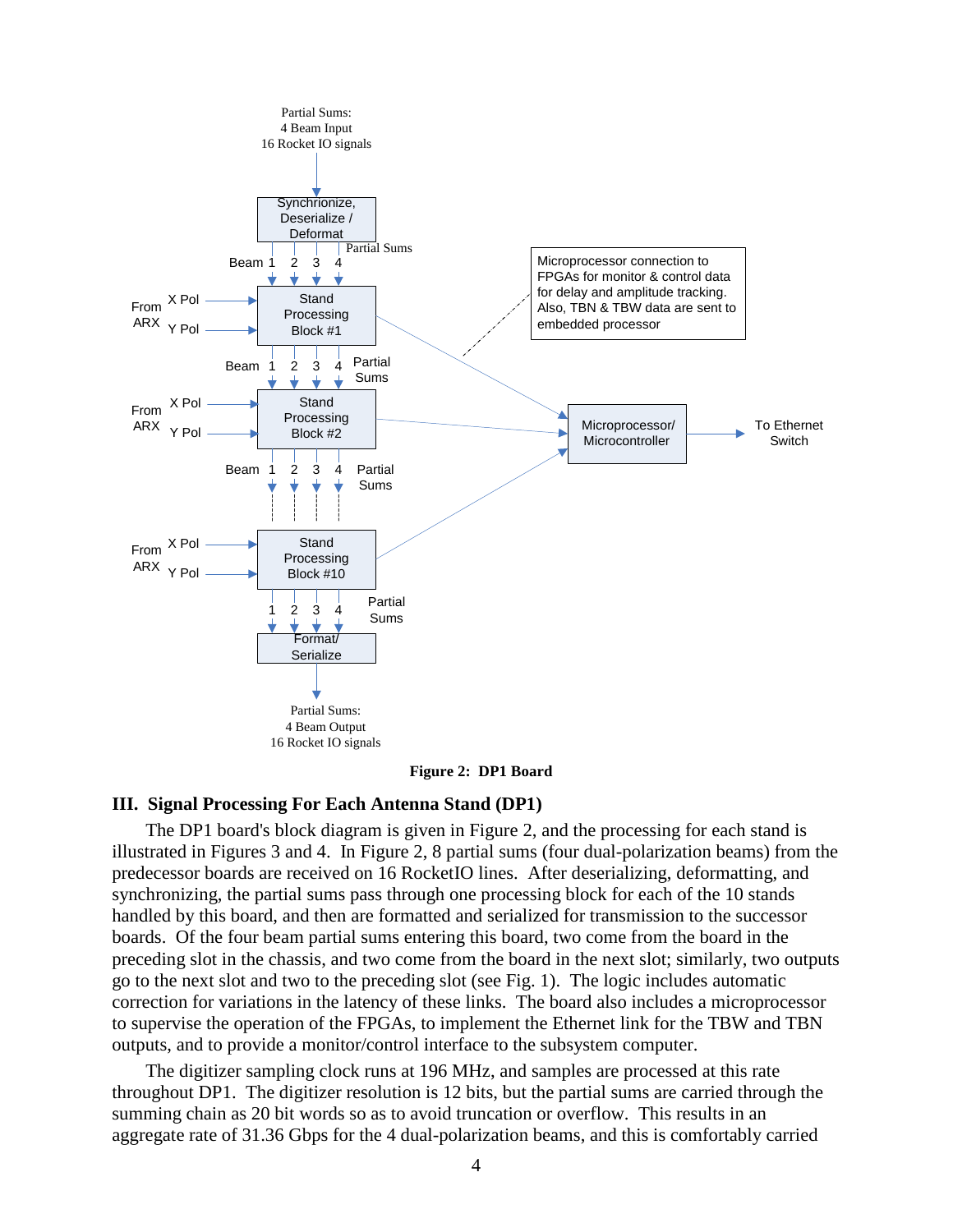

: **Figure 3: Stand Processing Block** 

by 16 RocketIO channels at 1.96 Gbps each.

Figure 3 shows the processing of the signals from each stand. After digitization (12 b, 196 MHz), the samples are distributed to 6 parallel processes: 4 beamformers, the wideband transient buffer (TBW), and the narrow band transient buffer (TBN). The TBW consists of a memory controller (implemented in the same FPGA as the other processing) that records all samples to a 32 MB RAM (implemented in a separate DRAM device) beginning when a trigger is asserted and ending when the RAM is full. The memory controller and RAM are shared among several processing blocks because it is assumed that the same trigger signal will be used for the whole array. The interface can provide some flexibility in recording time: 57 Msec is available if the full 12b-wide samples are recorded, or proportionally longer if fewer bits of each sample are recorded. Meanwhile, the samples also go to the TBN where they are digitally downconverted, low-pass filtered, decimated to the reduced Nyquist frequency, and made available to the microprocessor for output via the Ethernet link. (Figure 3 shows a separate NCO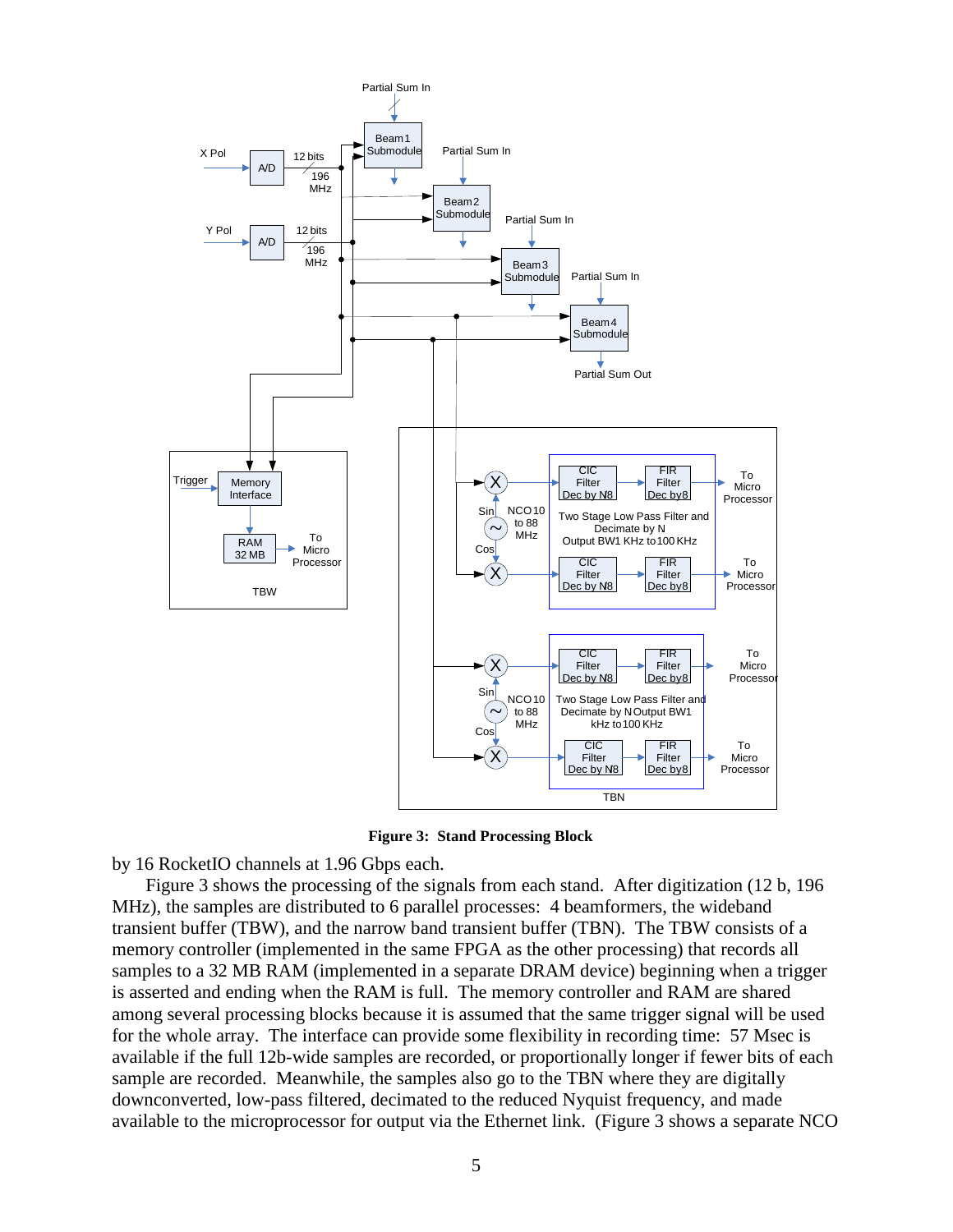as the local oscillator for each downconverter, but a single NCO per FPGA will suffice because all channels of the array will normally be tuned to the same TBN frequency.)

Figure 4 shows one beamformer module. Each signal of the polarization pair is first delayed to compensate for the array's geometrical delay in the desired beam direction, as well as for the cable delay and latencies within the DP subsystem. Delay is set to the nearest sample using a FIFO, and then an interpolating FIR filter is used to provide fractional-sample delay. The FIR filter can also provide a small amount of dispersion correction, if needed. Next each pair of samples is multiplied by a 2-by-2 matrix. The diagonal elements of the matrix, whose values are normally between 0.5 and 1, provide amplitude weighting as part of the beam forming process. The range of the weight is limited so as to avoid carrying additional bits after the multiplication. It is assumed that further amplitude adjustment, if needed, can be provided within the analog processing to within a factor of 2 (6 dB) of the desired value. However, the weight can also be set to zero, for example to remove a malfunctioning antenna from the beam. The off-diagonal elements of the matrix, nominally zero, provide for a simple transformation of the signal polarizations. This is intended to help align the polarizations of all stands, if necessary. It cannot correct a misalignment that varies with frequency, since the same transformation is applied to every sample pair.



**Figure 4: Beam Submodule. Each incoming sample is** *w***=12 bits wide, and the partial sums are** *w***+8=20**  bits wide.  $D_x, D_y, d_x$ , and  $d_y$  are delay control numbers; P is a 2x2 coefficient matrix; and L, F,  $b_F$  are filter **design parameters.** 

The processed samples are then added to the partial sums from the previous stand, and the new partial sums are sent to the processor of the next stand. Processing for the previous or subsequent stand may be within the same FPGA, in another FPGA on the same board, or on another board.

A single Xilinx XC5VSX50T FPGA is expected to provide enough processing for 2 stands, so that 5 of them are needed to handle the 10 stands of each board. Although the amount of processing available for each stand is fixed by the size of this FPGA, the nature of that processing is re-programmable, and if requirements change it could be made very different from that shown in Figures 3 and 4.

#### **IV. Digital Receivers (DP2)**

The final sum of all stands for each beam is sent to a DP2 board. This board contains the digital receivers (DRXs) specified in [1]. The logic of an elementary DRX is illustrated in Figure 5. For each polarization pair of signals of one beam, a DRX selects a portion of the 10 to 88 MHz signal band by digital downconversion using a tunable local oscillator (numerically controlled oscillator, NCO), sine/cosine mixers, and low-pass filters. The bandwidth of the selected region is adjustable from 0.25 MHz to 8.0 MHz in factors of 2. The signals are